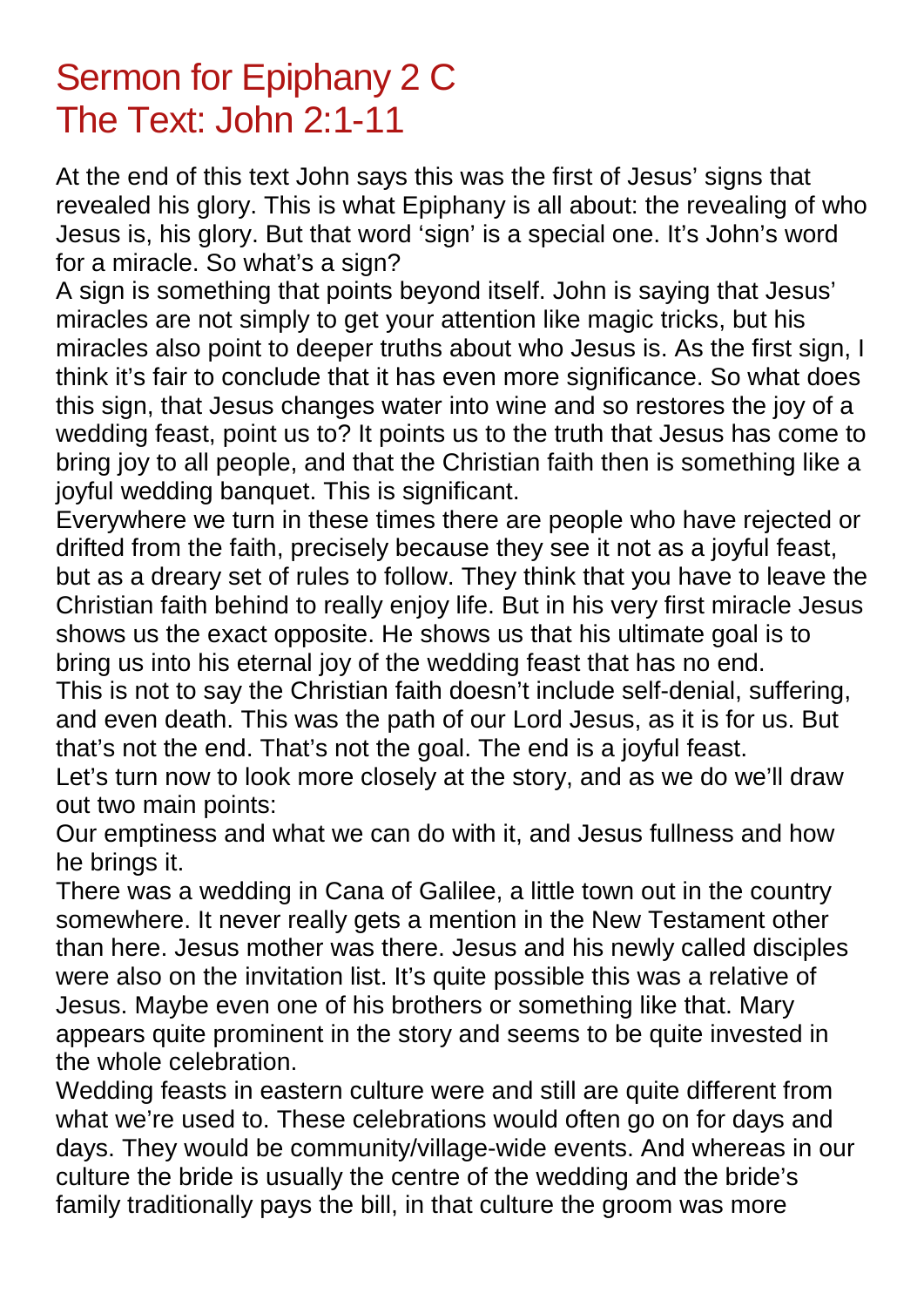central, and he also was responsible for providing the feast. Especially the wine.

So, when the wine runs out this is very embarrassing, even shameful you might say. This would've meant the party was effectively over, and people would be talking about this for years. It would've become part of the folklore: 'that young couple with the groom who couldn't get organised to have enough wine for their wedding feast!'

But as well as being a true miracle Jesus performed, this is all also a sign that points to deeper truths. So the wine running out is not only about wine.

In the Old Testament, wine is really a symbol for joy. We hear the Psalms speak of wine as that

which 'gladdens the heart' (Ps 104:15). Not only this, but when Israel turns away from the Lord and comes under his judgment their situation is often depicted as one where the vineyards are destroyed and there is no wine. When God acts to save his people, and when God sends his chosen Messiah, then we read words like the ones in Amos, *'that the mountains shall drip with sweet wine, And the hills shall flow with it'* (Amos 9:8). Wine in the Bible is almost always about more than wine. When we read 'the wine runs out', we can legitimately understand here that this points us to all sorts of situations in our human life where we run dry. In our world and in our lives where we live by our own strength, the 'wine' always eventually runs out. We all eventually run dry. We realise our own emptiness.

So what do we do with our emptiness? Well, let's see now the example of Mary. She comes to Jesus in simple faith and says, *'they have no wine'.*  Jesus' response is not particularly enthusiastic: *'Woman, what concern is that to you and to me? My hour has not yet come'.* It can even sound rude to us. He certainly does seem to be distancing himself a little here from his mother. Yet even in the face of this Mary persists and tells the servants, *'Do whatever he tells you'.* 

Now what was Mary actually asking Jesus? I'm not sure. I'm not even sure Mary knew. I think she just saw the problem and she went straight to Jesus because she knew at some level he could help. But notice she doesn't actually make a request. There's almost an exasperated panic in her coming: *'they have no wine'.* It's as if she is saying, 'This is going to be a disaster! I don't know what you can do Jesus but please just do something'. Mary here is really a model of faith.

What do we do with our emptiness? What do we do with the emptiness of others we love? There's really only one thing to do: to bring it to Jesus. To come in simple faith. So we say to Jesus: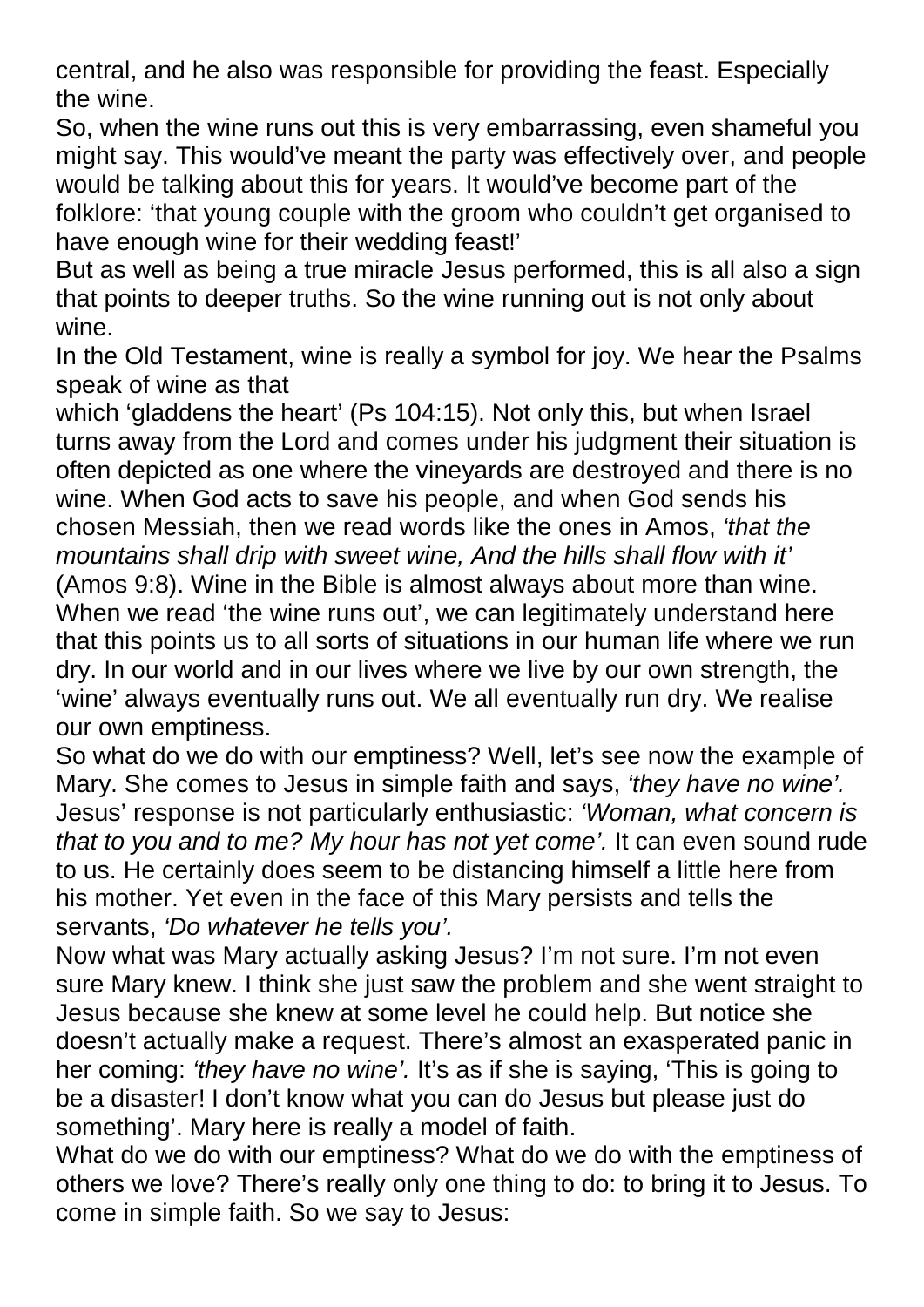*'the treatment the doctors can offer me has run out….' 'my employment opportunities have run out…'* 

*'the joy in my Christian life seems to have run out…'* 

*'the love in my marriage seems to have run out…'* 

*'my patience and ability to parent my children has run out…'* 

*'my relationships with friends and family have run out…'* 

We bring our emptiness to Jesus in simple faith, trusting in him to act. Then if, like Mary, we meet with what seems like less than an enthusiastic response from Jesus as our prayers seem to go unanswered, we still cling to Jesus in persistent faith, knowing that he will act in his time and in his way.

We've looked at our emptiness and what we do with it. Now let's shift focus and see Jesus' abundance, and how he brings it.

Have you ever known someone who is extremely generous and always going over the top? You ask them to bring a salad to your place for dinner, and they come with salad, as well as chocolates, wine, flowers and more!

Jesus is like this, but infinitely more. You ask him for a glass of water and he'll give you a reservoir. You ask for wine, and watch out—you might end up with a winery. Mary comes to Jesus with the emptiness of the feast. She's probably hoping he can somehow find a way to just tide them over to avoid too much embarrassment. But doesn't she get more than she bargained for?! The text says there are six stone jars which hold 20 or 30 gallons each. That's between 75 and 110 litres. Even on a conservative estimate we're talking 450 litres of wine. 600 bottles! If you take our standard 150 ml glass, that's 3000 glasses of wine. Now, don't take that as exact, my calculations might be a bit off! But even if they are, and even if there are a lot of people at this wedding over a few days, the point is: it's still a lot of wine. In Jesus we see the abundance of our God. In the chapter before this in John we heard that *'the word became flesh and lived among us… full of grace and truth, and from his fullness we have all received grace upon grace…'* John 1:14,16. Later in John we'll hear Jesus say, *'I have come that they may have life, and have it abundantly…'* John 10:10. Here you have the same point but in a beautiful miracle with deeper significance. The God of abundance and extravagant generosity in Jesus Christ.

It's not just the quantity either, but the *quality* too. Jesus doesn't come with cheap plonk. These aren't the cleanskins that no one can sell. This is top shelf. Think Dom Perignon and Penfolds' Grange. This is the best. Jesus gives abundantly, and he gives us the best.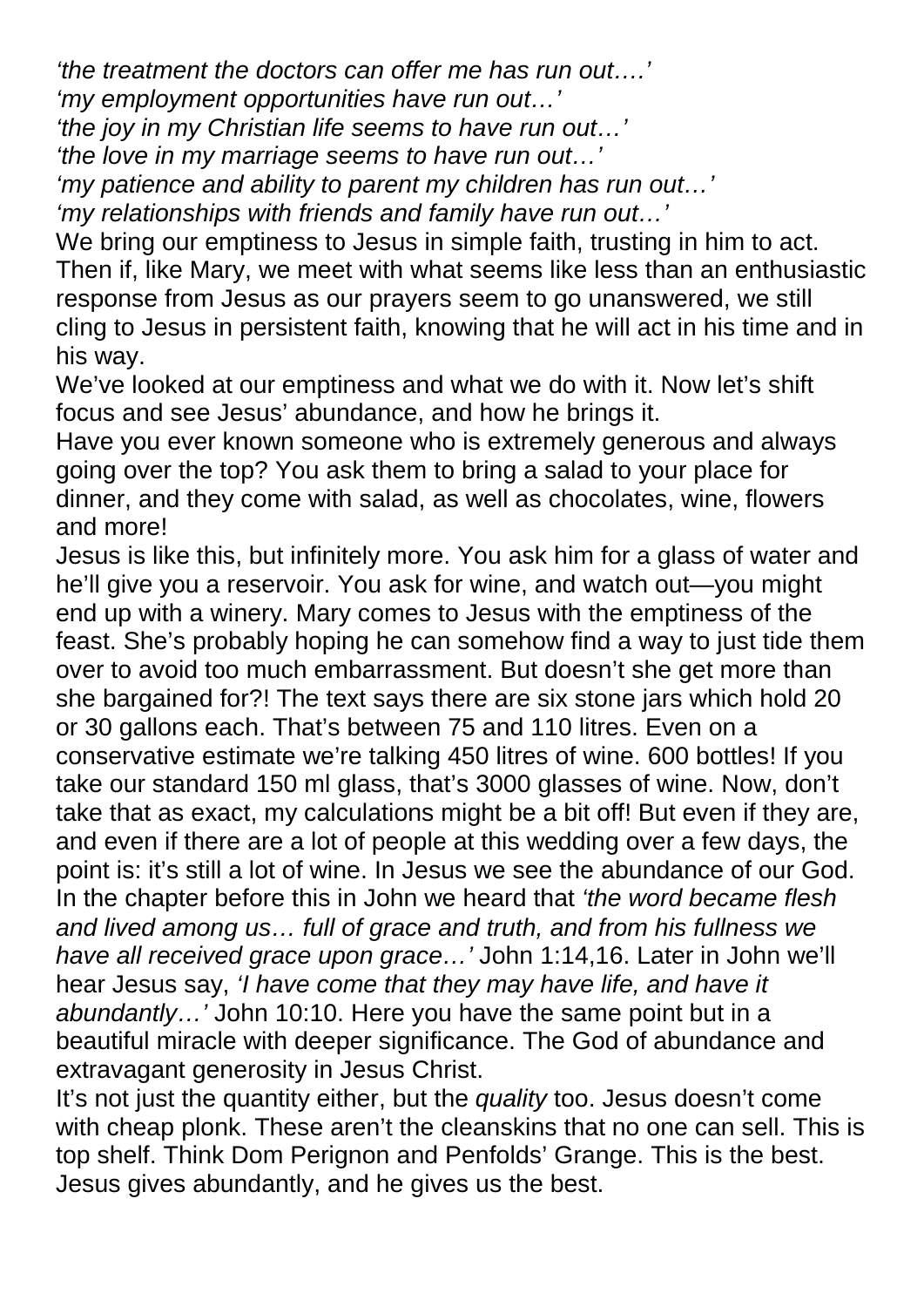As I reflected on this and how we expect and pray for and receive God's abundance it reminded me of C.S. Lewis when he says,

*'It would seem that our Lord finds our desires, not too strong, but too weak. We are half-hearted creatures, fooling about with drink and sex and ambition when infinite joy is offered us, like an ignorant child who wants to go on making mud pies in a slum because he cannot imagine what is meant by the offer of a holiday at the sea. We are far too easily pleased.'*  Now we might ask: does this mean I can expect plenty of money and a big house and all the rest of it if I only ask God? Well, no, because that's not God's best. We think its best, but that's not what God considers best. Listen to how St Paul puts it in Ephesians 1:3: *'Blessed be the God and Father of our Lord Jesus Christ, who has blessed us in Christ with every spiritual blessing in the heavenly places…'*

*Every spiritual* blessing is yours in Christ Jesus.

Then let's notice one last thing about Jesus' abundance, which is, that the best is saved until last. The master of the feast says to the bridegroom: *'Everyone serves the good wine first, and then the inferior wine after the guest have becomes drunk…'* (Which, by the way, isn't saying these people were drunk. And it's certainly not saying that Jesus condones drunkenness. The point is that this is a general rule, that as people's palates aren't quite so sharp, you can get away with inferior wine). That's what everyone else does, 'b*ut you have kept the good wine until now.'*

In Christ God gives abundantly, he gives the best, and with God the best is always in the future. This is the reverse of the natural order of things. For us the passage of time generally means decline. We experience in this world the passing of life to death. But with God it's the other way around. He brings us from death to life. He brings the best wine last. With God the best is always to come. That's also why the rhythm of the Christian church has always been fast before feast - Lent before Easter - Advent before Christmas. Fast before feast. The best always saved until last.

In contrast with our emptiness, we see Jesus' abundance. But how does he bring this abundance? There's something else we need to see in this text. Those big jars holding all that water, what were they for? John says they were for the Jewish rites of purification. It seems perhaps that this again to pointing us to something deeper. Jesus who comes to bring abundant joy does this by first coming to be the ultimate purifier. How does he does this? Well notice one more important little details here. When Mary comes to Jesus what does he say? *'My hour has not yet come…'* What is his hour? If we read through John's Gospel we find